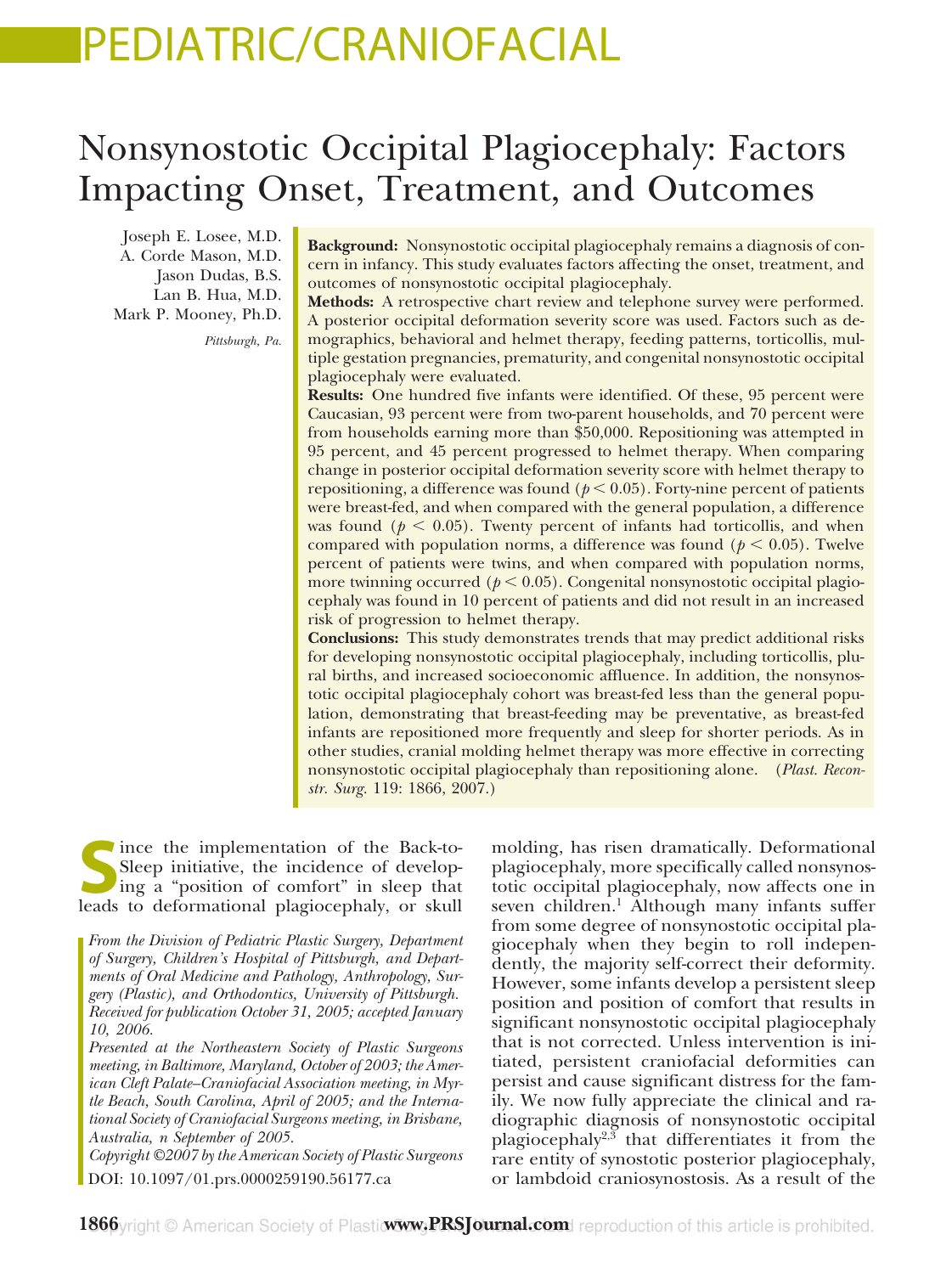significant increase in referrals to craniofacial centers for nonsynostotic occipital plagiocephaly, there has been a growing interest in the cause, risk factors, diagnosis, and treatment of this epidemic. To date, there has been little work investigating such issues as the impact of breastfeeding and its effects on sleep patterns on the development of nonsynostotic occipital plagiocephaly. The purpose of this case-control study was to evaluate various factors impacting the onset, treatment, and outcomes of nonsynostotic occipital plagiocephaly, including the household demographics, behavioral modification therapy with repositioning in sleep, cranial molding helmet therapy, infant feeding patterns with specific emphasis on breast-feeding, multiple gestation pregnancies, prematurity, torticollis, and congenital plagiocephaly.

#### **PATIENTS AND METHODS**

A retrospective medical chart review of 133 patients diagnosed with nonsynostotic occipital plagiocephaly and treated at the Cleft-Craniofacial Center from January of 2001 through January of 2003 was performed. Of the 133 nonsynostotic occipital plagiocephaly cases reviewed, 128 met the inclusion criteria, which included a diagnosis of nonsynostotic occipital plagiocephaly with adequate follow-up. Of those 128 potential participants, a total of 105 families consented to participate in a telephone interview. A standardized questionnaire was used during the telephone interview to obtain information and confirm data obtained from the chart review regarding family demographics, sleep patterns, behavioral modification therapy including repositioning, cranial molding helmet therapy, feeding patterns with specific emphasis on breast-feeding, torticollis, multiple gestation pregnancies, prematurity, and congenital nonsynostotic occipital plagiocephaly. The severity of nonsynostotic occipital plagiocephaly, on initial presentation and at final follow-up or completion of treatment, was scored subjectively by a single craniofacial surgeon using a posterior occipital deformity severity score ranging from 1 to 9, where 1 represents no identifiable deformity and 9 represents the most severe imagined deformity (Table 1). Data from our cohort of nonsynostotic occipital plagiocephaly patients were then compared with national statistics regarding breastfeeding, torticollis, multiple gestation pregnancies, and prematurity. Data were analyzed using a chi-square analysis and an unpaired *t* test where applicable. Differences were considered significant if  $p < 0.05$ .

| <b>Table 1. Posterior Occipital Deformation Score</b> |   |
|-------------------------------------------------------|---|
| Mild                                                  |   |
|                                                       | 2 |
|                                                       | 3 |
| Moderate                                              |   |
|                                                       | 5 |
|                                                       |   |
| <b>Severe</b>                                         |   |
|                                                       |   |
|                                                       |   |

#### **RESULTS**

## **Demographics**

Of the 105 patients, 70 percent were male (74 of 105) patients and 30 percent were female (31 of 105) patients. Fifty-seven percent of patients had right-sided nonsynostotic occipital plagiocephaly, 24 percent had left-sided nonsynostotic occipital plagiocephaly, and 18 percent had bilateral nonsynostotic occipital plagiocephaly. Our patient population included 95 percent Caucasians (100 of 105), 2 percent Hispanics (two of 105), 2 percent African Americans (two of 105), and 1 percent of Middle Eastern descent (one of 105). The average gestational age at birth was 38.4 weeks (range, 25 to 42 weeks); 62 percent were born by means of normal spontaneous vaginal delivery (65 of 105), 25 percent were born by cesarian section (27 of 105), and 12 percent received vacuum and/or forceps assistance (13 of 105). The mean birth weight was 6 lb 15 oz (range, 1 lb 8 oz to 9 lb 15 oz.). General information regarding the primary caregiver of the patient, and the family unit, was obtained. The average age of the primary caregiver at the birth of the child patient was 31.7 years (range, 18 to 42 years), and the average number of children of the primary caregiver was 1.96 (range, 1 to 6). The formal education of primary caregivers were found to be 1 percent with no high school (one of 105), 14 percent with high school (15 of 105), 62 percent with undergraduate college education (65 of 105), and 23 percent with graduate school education (24 of 105). The family unit household structure included 3 percent single-mother families (four of 105), 93 percent two-parent homes (98 of 105), and 3 percent of family units including two parents and at least one grandparent living at home (three of 105). The average household annual income included 3 percent of families earning less than \$20,000 (four of 105), 19 percent of families earning between \$20,000 and \$50,000 (20 of 105), 52 percent of families earning between \$50,000 and \$100,000 (55 of 105), and 18 percent of families with an annual income of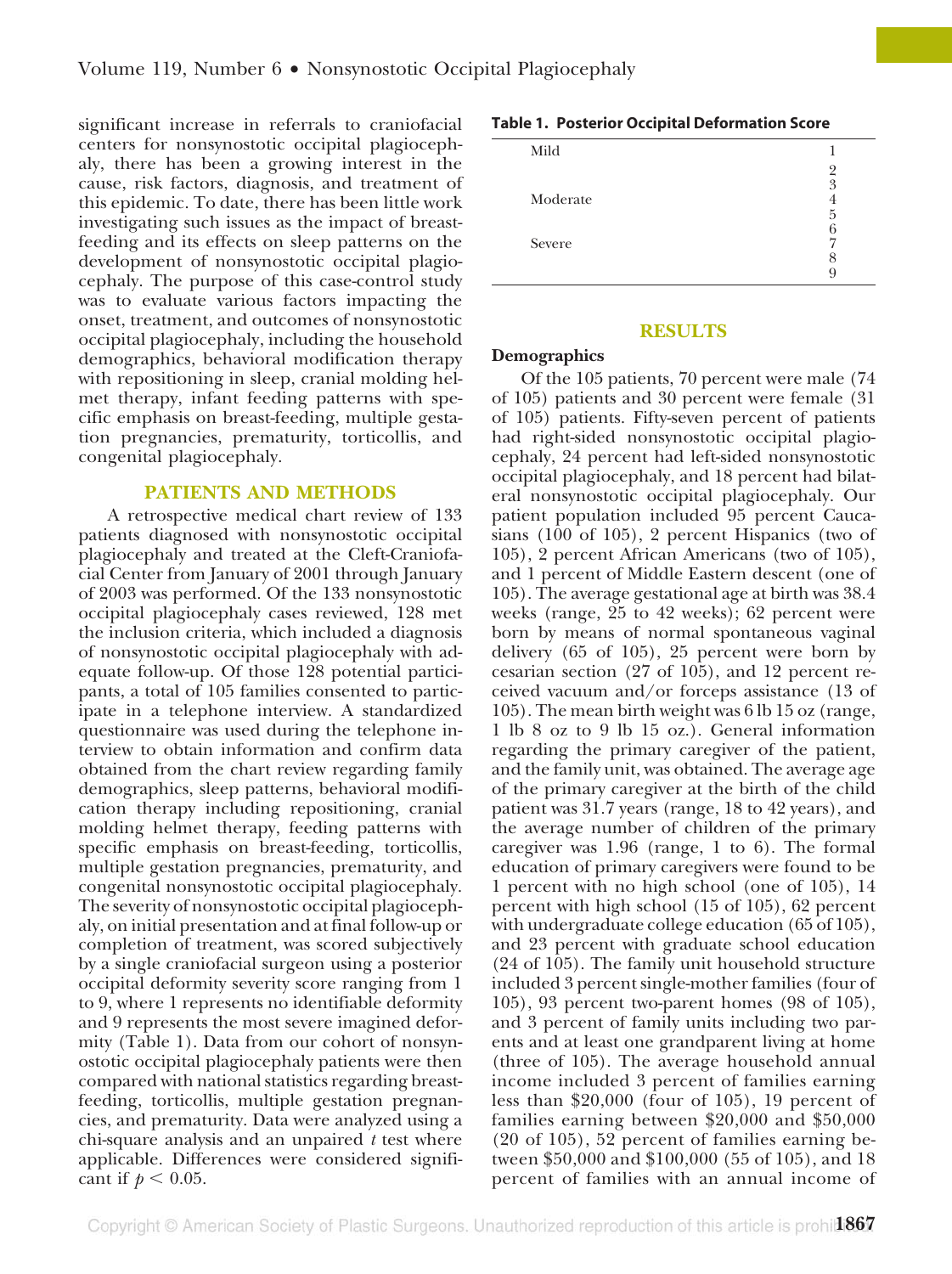greater than \$100,000 (19 of 105). Seven families refused to answer the question regarding annual household income. The average age of the patient at presentation to the craniofacial center was 6.5 months (range, 1 to 18 months). At the time of initial presentation, the average posterior occipital deformation severity score was 5.7 (range, 2 to 9).

## **Treatment: Behavioral Modification/Helmet Therapy**

Therapeutic intervention for children diagnosed with nonsynostotic occipital plagiocephaly included both behavioral modifications with repositioning and helmet therapy. Behavior modification consisted of attempts at repositioning during sleep, change in position during feeding, rearrangement of stimulating objects and cribs, and so forth. Success with conservative treatment was measured by the ability to change the infant's sleep position resulting in a correction of deformational plagiocephaly. Ninety-five percent of children diagnosed with nonsynostotic occipital plagiocephaly (100 of 105) received behavioral modification, including attempts at repositioning, as the initial method of treatment. Of those children repositioned, nonsynostotic occipital plagiocephaly was not corrected in 30 percent, partially corrected in 23 percent, and successfully corrected in 38 percent. The average change in posterior occipital deformation severity score with repositioning was 1.31 (range, –2 to 5, where negative values indicate worsening of the occipital deformity). Forty-five percent of patients who attempted behavioral modification therapy including repositioning as the initial treatment ultimately progressed to cranial molding helmet therapy. The average age of initiation of cranial molding helmet therapy was 7.6 months (range, 3 to 14 months), and the age at helmet therapy termination was 11.3 months (range, 8 to 20 months). This resulted in an average length of helmet therapy of 3.7 months (range, 8 to 20 months). The average change in posterior occipital deformation severity score with cranial molding helmet therapy was 3.11 (range, 1 to 6). When comparing the means of change in posterior occipital deformation severity score for repositioning versus cranial molding helmet therapy, using a Mann-Whitney *U* test, there was a significant difference ( $U = 356.5$ ,  $p < 0.05$ ), demonstrating a greater improvement with helmet therapy. These data demonstrate that a significantly greater change in posterior occipital deformation

severity score was achieved with cranial molding helmet therapy when compared with conservative therapy with repositioning.

An analysis was performed regarding the age of presentation to the craniofacial surgeon and initiation of treatment compared with the likelihood of success with therapy. For this analysis, the cohort was divided into three groups: those who failed conservative therapy with repositioning and progressed to helmet therapy, those who were partially successful, and those who were successful with repositioning and did not progress to cranial molding helmet therapy. Using a chi-square analysis and comparing the three groups with regard to success of conservative therapy with repositioning, no significant difference was found (chisquare = 4.00;  $df = 2$ ;  $p > 0.05$ ). These data demonstrate that there is no significant difference between the three groups with respect to conservative therapy. Using a one-way analysis of variance to compare the age of presentation and initiation of therapy to the three groups, no significant difference was found  $(f = 0.20; p > 0.05)$ . These data indicate that treatment success was not influenced by the age of presentation and initiation of therapy.

## **Breast-Feeding**

The specifics of breast-feeding were elicited from mothers to determine whether the standard alternating left–right cradle position was used during the feed. This was important because infants with nonsynostotic occipital plagiocephaly and associated torticollis occasionally refuse to turn their heads to feed from each breast in the standard cradle position. This then leads to mothers breastfeeding using the "football cradle position," where the infant is tucked beneath the mother's axillae. For example, a child with right-sided nonsynostotic occipital plagiocephaly and left-sided torticollis would feed normally from the mother's left breast but not turn their head to the left, allowing for normal feeding from the mother's right breast. This would result in the mother placing the child under her right axilla in a football cradle position to facilitate feeding from the right breast. Of all children diagnosed with nonsynostotic occipital plagiocephaly, 50 percent were breast-fed at 1 month, 32 percent were breast-fed at 3 months, 14 percent were breast-fed at 6 months, and 1 percent were breast-fed at 12 months. In the general population, 63 percent of children are breast-fed at 1 month, 52 percent are breast-fed at 3 months, 35 percent are breast-fed at 6 months, and 16 percent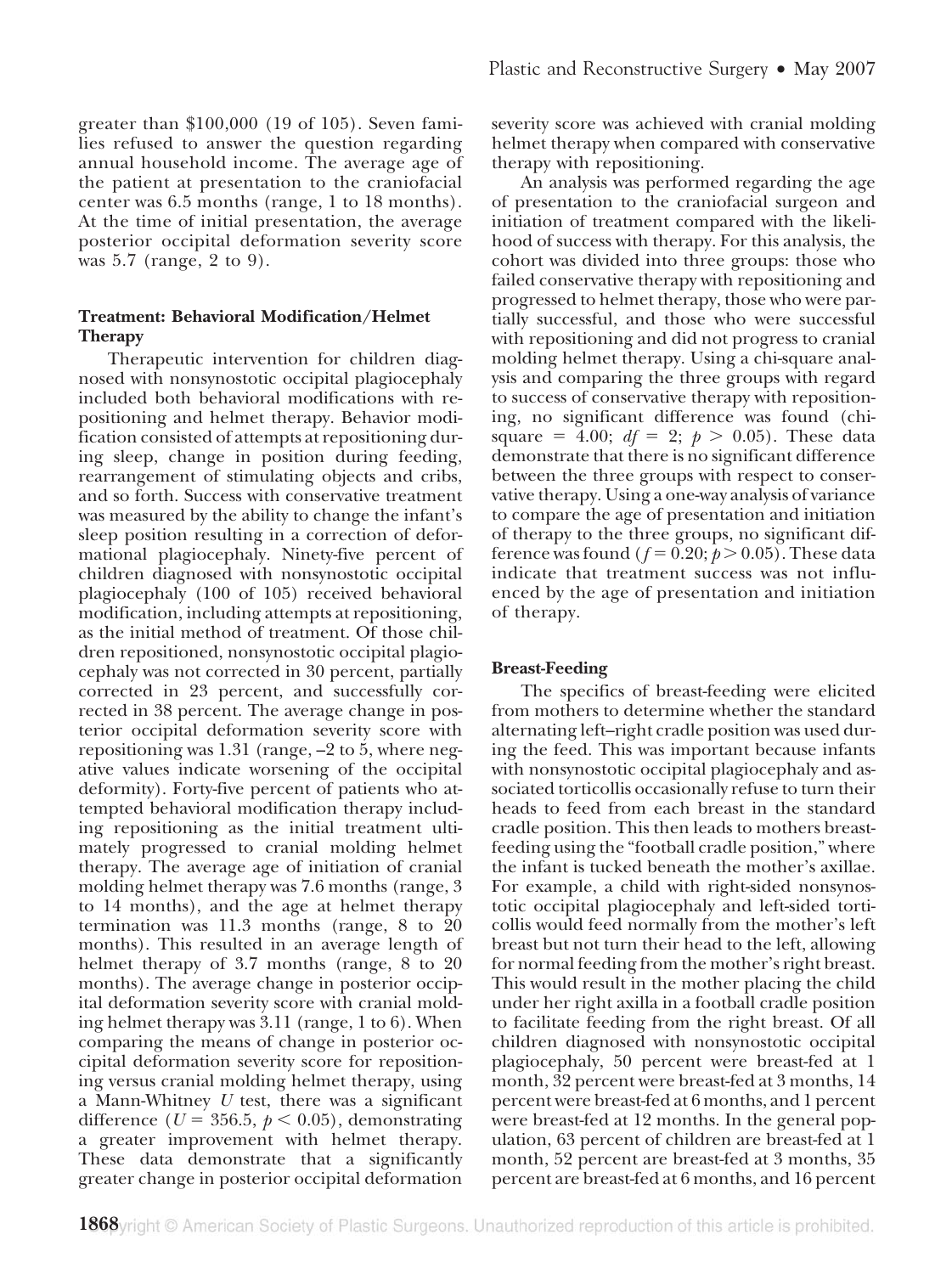are breast-fed at 12 months.<sup>4</sup> When comparing the prevalence of breast-fed children in our nonsynostotic occipital plagiocephaly population with that of the general population using a chi-square goodness-of-fit analysis, a statistically significant difference was found at all ages (chi-square  $=$ 11.02;  $p < 0.05$ ). These data demonstrate that the infants in our cohort with nonsynostotic occipital plagiocephaly were breast-fed at a significantly lower prevalence than in the general population. When those infants breast-fed with the football cradle position were excluded from our nonsynostotic occipital plagiocephaly population ( $n =$ 16), 44 percent were breast-fed at 1 month, 31 percent were breast-fed at 3 months, 14 percent were breast-fed at 6 months, and 1 percent were breast-fed at 12 months. When comparing the prevalence of our nonsynostotic occipital plagiocephaly population who breast-fed with the standard alternating left-right cradle fashion with that of the general population, a statistically significant difference was also found at all ages (chi-square  $=$ 9.06;  $p < 0.05$ ). These data demonstrate that when those infants who were breast-fed with the football cradle position were removed from the analysis, infants in our cohort with nonsynostotic occipital plagiocephaly were breast-fed at a significantly lower prevalence than in the general population. These data indicate support for our initial hypothesis that breast-feeding may be protective against nonsynostotic occipital plagiocephaly.

Further analysis was performed investigating feeding and length of sleep. Non– breast-fed infants in our cohort slept for a longer duration than those who were breast-fed. By age, non– breast-fed infants slept an average of 4.6 hours (range, 1.5 to 10 hours) at 1 to 2 months of age, 6.4 hours (range, 2 to 12 hours) at 3 to 4 months of age, and 7.6 hours (range, 2 to 12 hours) at 5 to 6 months of age. Breast-fed infants slept an average of 3.3 hours (range, 2 to 6.5 hours) at 1 to 2 months of age, 4.8 hours (range, 2 to 11 hours) at 3 to 4 months of age, and 6.6 hours (range, 2 to 12 hours) at 5 to 6 months of age. When comparing the age groups of those breast-fed to non– breastfed infants with nonsynostotic occipital plagiocephaly, a statistically significant difference was found for the 1- to 2-month-old age group ( $p <$ 0.05) and for the 3- to 4-month-old age group  $(p<0.05)$ . These data demonstrate that bottle-fed infants sleep for significantly longer intervals than those who were breast-fed. In addition, non– breast-fed infants slept through the night, defined as 6 hours of continuous sleep, at a younger mean age of 5 months (range, 3 weeks to 24 months)

when compared with breast-fed infants at 6.97 months of age (range, 1 to 17 months) ( $p =$ 0.057). These data demonstrate that bottle-fed infants slept through the night at a significantly younger age than their breast-fed counterparts. Breast-fed children with nonsynostotic occipital plagiocephaly first presented at the clinic with an average posterior occipital deformation severity score of 5.4 (range, 3 to 8); and non– breast-fed children first presented at the clinic with an average posterior occipital deformation severity score of 5.6 (range, 2 to 8). Fifty-two percent of breast-fed children with nonsynostotic occipital plagiocephaly were successfully treated with repositioning alone, as compared with 61 percent of non– breast-fed children.

#### **Torticollis**

Of those children presenting with nonsynostotic occipital plagiocephaly, 20 percent were in addition diagnosed with contralateral muscular torticollis that correlated to the nonsynostotic occipital plagiocephaly deformity. A varied incidence of muscular torticollis in the general pediatric population has been reported in the literature ranging from  $0.1$  to  $2.0$  percent.<sup>1,5</sup> Conservatively assuming the incidence of torticollis to be 2 percent in the general population, when comparing the incidence of associated torticollis in our nonsynostotic occipital plagiocephaly cohort, a statistically significant difference was found (chi-square = 184.0;  $p < 0.05$ ). These data demonstrate that our infants with nonsynostotic occipital plagiocephaly had a significantly greater incidence of torticollis than the general population. In addition, we found that 62 percent of children with torticollis failed initial conservative behavioral modification therapy, including repositioning, and progressed to cranial molding helmet therapy. When this is compared with 41 percent of those children without torticollis that failed behavioral modification therapy and that progressed to cranial molding helmet therapy, a statistically significant difference was found (chisquare =  $3.12; p < 0.05$ ). These data demonstrate that those infants with torticollis had a significantly greater risk of failing conservative behavioral modification therapy and progressing to cranial helmet therapy.

#### **Multiple Gestation Pregnancies**

In our cohort of children with nonsynostotic occipital plagiocephaly, 12.4 percent were born as twins and 2.9 percent were born as triplets. When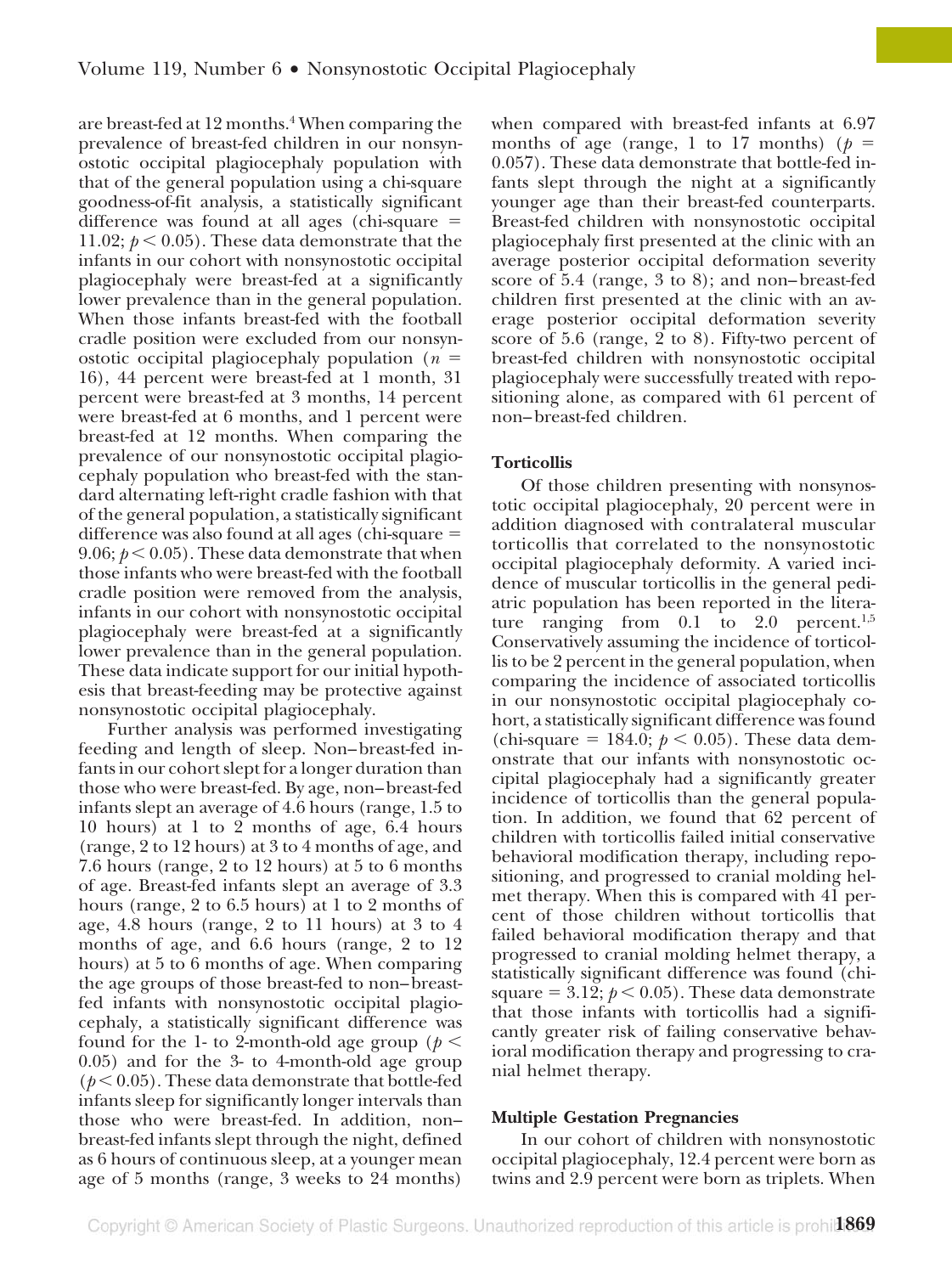compared with the incidence of twinning in the general population (2.68 percent) and the incidence of triplets  $(0.174 \text{ percent})$ ,<sup>1,6</sup> we found a statistically significantly greater number of multiple gestation pregnancies in our nonsynostotic occipital plagiocephaly population (chi-square =  $37.61; p < 0.05$ ).

#### **Prematurity**

In our nonsynostotic occipital plagiocephaly population, we found a 14.3 percent incidence of prematurity, as defined as birth before 37 weeks' gestation. These infants were born at an average of 3.5 weeks prematurely (range, 1 to 12 weeks). When compared with the incidence of prematurity in the general population  $(11.6 \text{ percent})$ ,<sup>7</sup> we found no significant difference (chi-square  $= 0.74; p = 0.39$ ). These data demonstrate that in our cohort of infants, prematurity was not a risk factor for developing nonsynostotic occipital plagiocephaly.

#### **Congenital Nonsynostotic Occipital Plagiocephaly**

Congenital nonsynostotic occipital plagiocephaly is diagnosed when a child is born with evidence of occipital deformational plagiocephaly. In our nonsynostotic occipital plagiocephaly cohort, 10.5 percent were reported to have some degree of nonsynostotic occipital plagiocephaly at birth. Of these infants with congenital nonsynostotic occipital plagiocephaly, 36.4 percent failed conservative behavioral modification therapy including repositioning, and progressed to cranial molding helmet therapy. When compared with the 45.7 percent of infants diagnosed with acquired nonsynostotic occipital plagiocephaly who progressed to cranial molding helmet therapy, no significant difference was found (chi-square  $=$ 0.35;  $p = 0.554$ ). These data demonstrate that in our cohort of infants, congenital nonsynostotic occipital plagiocephaly was not a risk factor for failing conservative therapy with repositioning and progressing to cranial molding helmet therapy.

#### **DISCUSSION**

In the early 1990s, the American Academy of Pediatrics Task Force on Infant Positioning and Sudden Infant Death Syndrome recommended that "the well newborn infant who is born at term be placed down for sleep on either their side or back." Shortly thereafter, the Back to Sleep campaign was initiated.8 The success of this national public education campaign has led to an impressive 38 percent reduction in the incidence of sudden infant death syndrome. Concomitantly, the

number of infants sleeping prone has diminished from 70 percent in 1992 to 24 percent in 1996, a significant change in infant position practices by families.9 Paralleling the successful change in infant sleep position was an unexpected epidemic of nonsyndromic posterior occipital plagiocephaly. Despite our current clinical and radiographic understanding of this entity, $2,3$  its prevention and optimal treatment strategies continue to elude us. This has piqued our interest regarding the identification of associated factors impacting the onset, treatment, and outcomes of nonsynostotic occipital plagiocephaly. Once recognized, strategies may be developed to intercede with prevention. This study investigated the social demographics, behavioral modification and helmet therapies, feeding practices including breast-feeding, associated torticollis, multiple gestation pregnancies, gestational age, and congenital nonsynostotic occipital plagiocephaly in a cohort of 105 patients identified with nonsynostotic occipital plagiocephaly.

Plastic and Reconstructive Surgery • May 2007

The study population was 95 percent Caucasian, and multiple factors likely influence this finding. The pediatric plastic surgery and craniofacial clinic is the sole tertiary center serving the region, treating all patients without respect to ethnicity or socioeconomic status. It could be argued that the clinic treats a disproportionately higher percentage of minority patients and those of lower socioeconomic status. Despite this, the numbers of infants diagnosed with nonsynostotic occipital plagiocephaly in this cohort did not parallel geographic racial proportions. We suspect this may, in part, be reflective of a greater compliance with the Back to Sleep initiative within the Caucasian population. Indeed, several prospective studies have identified racial disparity in sleep positioning, wherein African Americans and Hispanic Americans were more than twice as likely to place their infants in a prone position for sleep.<sup>10</sup> In addition, in our cohort of supine sleeping infants, the majority of caregivers completed post–secondary education and had a mean age of 31.7 years. These findings are consistent with the report by Lesko et al., $^{10}$  demonstrating that low educational attainment and young maternal age were risk factors associated with infant prone positioning. It is our conviction that as individuals reach higher educational levels, they delay childbearing; as a result, infants are born to relatively older caregivers who have greater access to public educational initiatives and are more likely to adopt recommendations and place their infants supine. Not surprisingly, and consistent with higher educational attainment, analysis of household incomes in this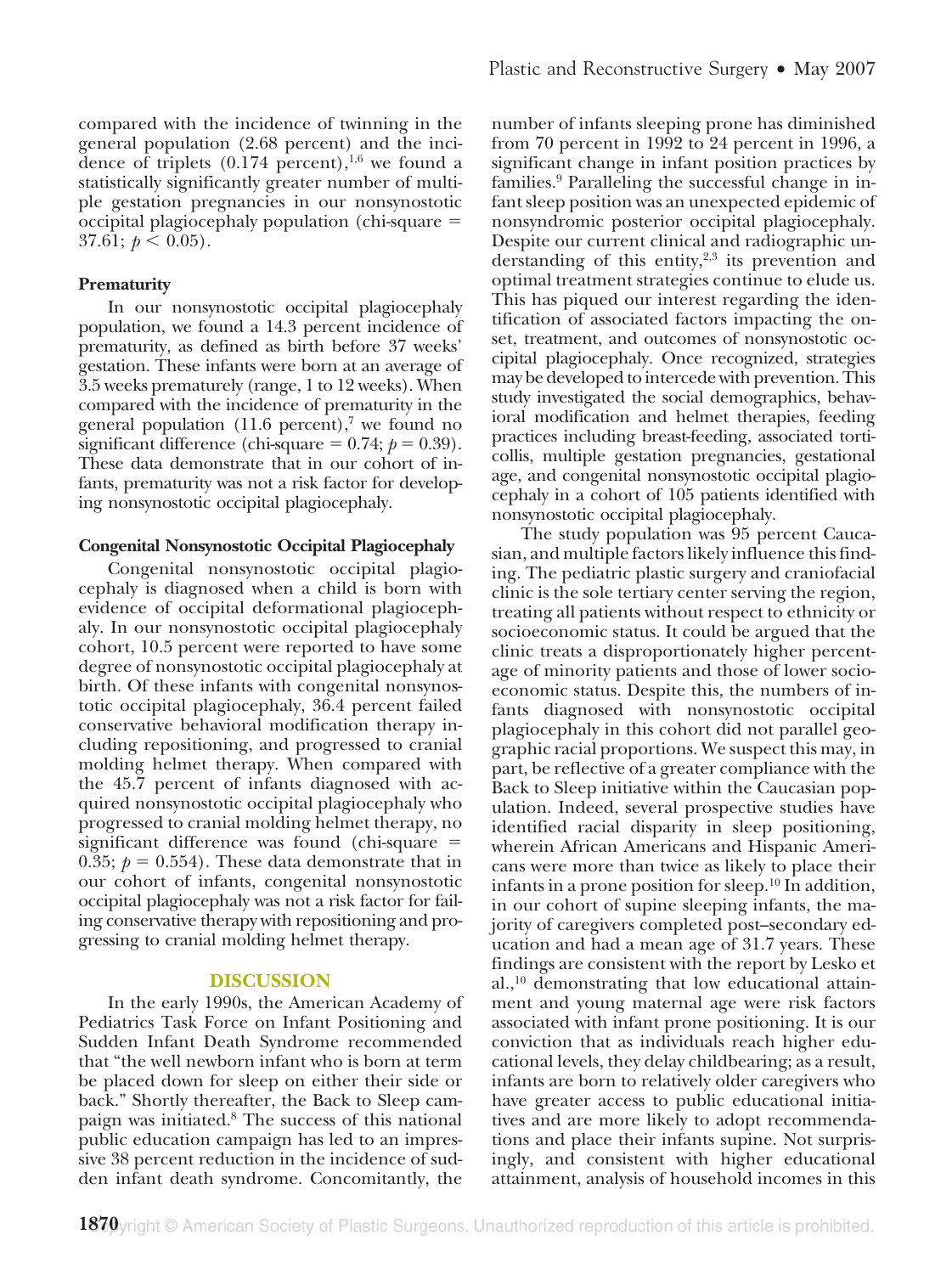cohort revealed that 75 percent had annual earnings greater than \$50,000.

Consistent with previous reports,  $11-15$  analysis of our nonsynostotic occipital plagiocephaly cohort demonstrated a right-sided, male preponderance. These findings may be because male infants have been found to have larger heads and tend to be less flexible than female infants, $16$  making them more susceptible to compression in utero and deformational forces during delivery. The rightsided preference may result from forces exerted toward the latter period of gestation. During this period, the fetus turns and engages the birth canal, usually head down. Most often, the vertex of the head lies within the birth canal, with a left occipital anterior presentation. In this position, the infant's right occiput is compressed against the maternal pelvis. This may initiate a process that is then perpetuated by a postnatal supine positioning, resulting in the predilection to rightsided head turning<sup>17</sup> and allowing for an early position of comfort to be established. This position of comfort places persistent, compressive forces on the right occiput.

Treatment strategies for infants diagnosed with nonsynostotic occipital plagiocephaly include behavioral modification with repositioning and cranial molding helmet therapy. Success with conservative treatment in our study was measured by the ability to change the infant's sleep position, resulting in a correction of deformational plagiocephaly. A persistent sleep position, the cause of deformational plagiocephaly, is a learned behavior, in the much the same way as is thumb sucking. It is very difficult to change once a position of comfort has been modeled. We believe this behavior becomes nearly impossible to alter once that infant becomes 4 to 6 months of age. Therefore, depending on age of presentation, a trial of behavioral modification with repositioning is always attempted. Patients were reevaluated on a monthly basis, and success with repositioning and improvement in the deformity was monitored. If the child was successfully repositioned and improvement in the deformity was appreciated, conservative treatment was continued. If the child was unable to be successfully treated with conservative therapies and/or the deformity worsened, they were considered to have failed repositioning and helmet therapy was initiated. Studies reveal that outcomes vary and are contingent on the age of the infant when therapy is initiated and the severity of the deformity.<sup>18</sup> Vies et al.<sup>19</sup> prospectively evaluated a cohort of infants with nonsynostotic occipital plagiocephaly comparing helmet therapy with behavioral modification alone. Although both groups experienced improvement, the helmet therapy group demonstrated greater contour improvement. In our nonsynostotic occipital plagiocephaly population, 95 percent of infants were initially treated with behavioral modification therapy with repositioning. Ultimately, only 38 percent of infants were successfully treated with behavioral modification alone, and 45 percent progressed to helmet therapy. When comparing the average change in posterior occipital deformation severity of those infants with helmet therapy to those successfully treated with behavioral modification alone, a significant difference was noted, demonstrating greater improvement with cranial molding helmet therapy. A weakness of this analysis rests in the fact that the posterior occipital deformation severity score is a subjective scale and does not use objective measurements. This nonobjective analysis by the treating craniofacial surgeon may very well suffer from additional inherent bias.

The influence of feeding patterns on deformational plagiocephaly, until now, has been largely unknown. A significant amount of time in infancy, particularly during the first 6 months of life, is occupied by feeding, and this is the period when deformational forces exert their greatest effects on the neonatal skull. In addition, infants are usually positioned supine for feeds. At the onset of this study, it was our hypothesis that breast-feeding might serve as a preventative factor in nonsynostotic occipital plagiocephaly. It was our assumption that breast-fed infants feed more frequently and thereby are repositioned more frequently. In addition, breast-fed infants are naturally repositioned from side-to-side with each feed. Statistical analysis of our cohort's data indeed did demonstrate that children with nonsynostotic occipital plagiocephaly were breast-fed at a lower prevalence than in the general population. This finding supported our hypothesis that breast-feeding may be protective against nonsynostotic occipital plagiocephaly. We believe this protection may be mediated by the fact that our breast-fed population slept for shorter intervals than their bottle-fed counterparts and experienced more frequent wakening, along with natural side-to-side repositioning that breast-feeding affords. In our population, bottle-feeding resulted in longer uninterrupted sleep intervals, along with infants who slept through the night at an earlier age, compared with their breast-fed counterparts. Both of these factors contribute to a single, nonvaried head position in sleep. These findings suggest that breast-feeding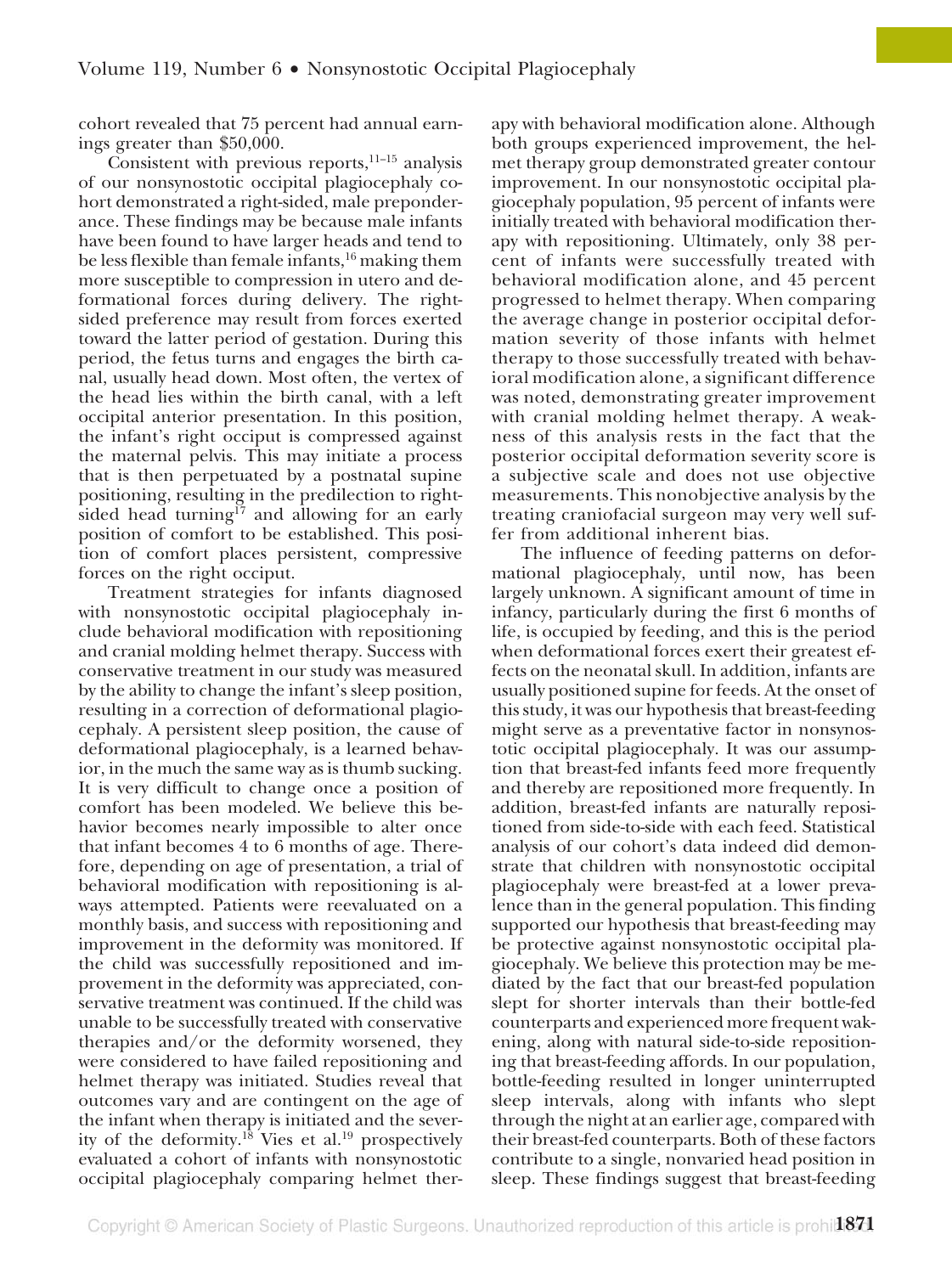may afford a distinct benefit by indirectly preventing deformation.

Associated muscular torticollis was concomitantly diagnosed in 20 percent of our infants. This was significantly higher than that reported in the general population. $20 - 22$  Controversy exists as to which is the primary disorder: nonsynostotic occipital plagiocephaly, torticollis, or both. $22,23$  A recent study looking at head shape in healthy newborns supports the theory that neck muscle stiffness evolves to secondary deformational plagiocephaly if the head is permanently tilted toward a position of comfort.<sup>23</sup> We believe that it is critical to diagnose this abnormality when it is present, as specific physical therapy regimens should be instituted early. Our findings show that infants with nonsynostotic occipital plagiocephaly and associated torticollis are more likely to fail behavioral modification therapy with repositioning, and progress to helmet therapy. This mandates attentive monitoring of this subgroup of infants with nonsynostotic occipital plagiocephaly and the potential early implementation of cranial molding helmet therapy, depending on the age of presentation and severity of the deformity.

Our data revealed that a multiple gestation pregnancy was a risk factor for acquiring nonsynostotic occipital plagiocephaly; this parallels the findings of other studies.6,24,25 Twelve percent of our infants were born as twins, and 2.9 percent were born as triplets. It is suspected that intrauterine constraint likely places compressive forces on the fetus and perhaps allows the fetus to attain an in utero position of comfort that persists after delivery, setting the stage for nonsynostotic occipital plagiocephaly. Prematurity, which has had an inconsistent association with nonsynostotic occipital plagiocephaly in the literature,  $6,24,25$  was not identified as an independent risk factor in our population.

Congenital nonsynostotic occipital plagiocephaly is defined as occipital deformity diagnosed at birth. Ten percent of our cohort with nonsynostotic occipital plagiocephaly was found to have congenital nonsynostotic occipital plagiocephaly. It is felt that these findings evolve in utero, secondary to persistent compression of the infant's head between the maternal pelvis and the lumbosacral spine. A closer investigation of the obstetrical history of these infants, not performed in this study, may yield further answers into the cause of congenital nonsynostotic occipital plagiocephaly, perhaps identifying conditions wherein the infant was constrained in utero. When comparing those infants with congenital nonsynostotic occipital plagiocephaly to those with acquired nonsynostotic occipital plagiocephaly, no increased risk of failing conservative behavioral modification with repositioning and progressing to helmet therapy was found. It is our belief that those infants with congenital nonsynostotic occipital plagiocephaly were essentially diagnosed earlier and in enough time for behavioral modification therapy with repositioning to be effective. This stresses again the critical nature of prevention and early diagnosis of nonsynostotic occipital plagiocephaly, before the establishment of a persistent position of comfort in sleep that is incredibly difficult, if not impossible, to modify.

#### **CONCLUSIONS**

The incidence of nonsynostotic occipital plagiocephaly has risen to epidemic proportions despite its clinical and radiographic diagnosis being well established. This study demonstrates trends that may predict additional risks for developing nonsynostotic occipital plagiocephaly. These include torticollis, multiple gestation pregnancies, and an increased socioeconomic affluence that may indicate greater compliance with the recommendations for supine sleep positioning. In addition, our infants with nonsynostotic occipital plagiocephaly were less likely to have been breast-fed when compared with the general population. This has led to the belief that breast-feeding may be preventative, as breast-fed infants are repositioned more frequently and sleep for shorter periods. Also, as in other studies, we have demonstrated that cranial molding helmet therapy was more effective in correcting nonsynostotic occipital plagiocephaly than behavioral modification therapy with repositioning. This study stresses the significant importance of prevention, as primary care providers must educate new parents regarding not only the importance of supine sleep positioning but also the need to prevent a persistent sleep position that may lead to nonsynostotic occipital plagiocephaly. Finally, it is our recommendation that well-baby checks include an evaluation of head shape and head size. This will increase the likelihood of early diagnosis when nonsynostotic occipital plagiocephaly is mild and behavioral therapy with repositioning is more effective.

> *Joseph E. Losee, M.D.* Pediatric Plastic Surgery Children's Hospital of Pittsburgh 3705 Fifth Avenue Pittsburgh, Pa. 15213 joseph.losee@chp.edu